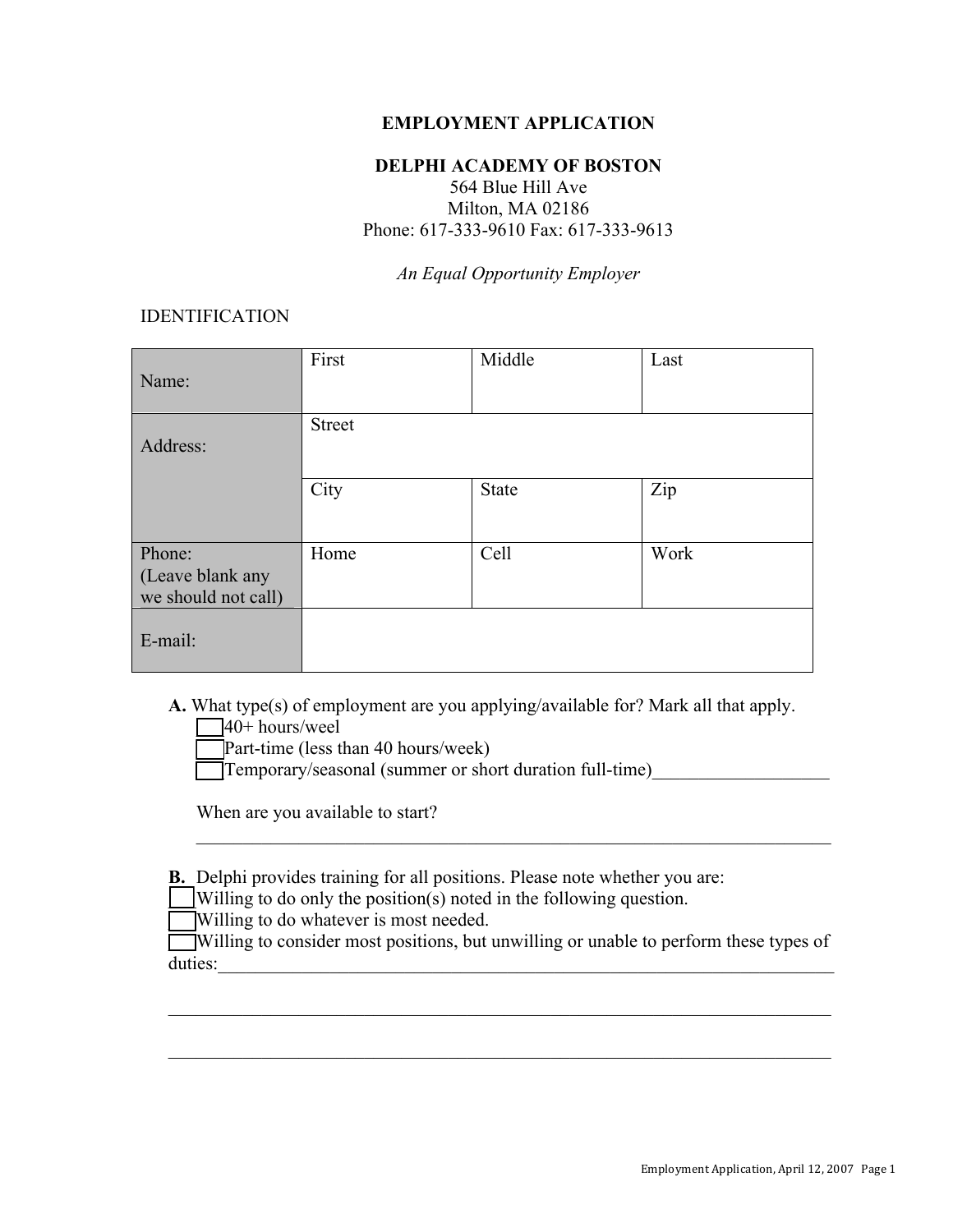Please list the specific position(s), if any you wish to apply for. (There is a training qualifications section later in this application):

C. Please explain why you want to work at Delphi.

#### **CURRENT AND PAST EMPLOYMENT**

You may attach a resume in lieu of completing sections  $A \& B$  but please make sure all the below questions are answered in your resume if you do so.

A. Are you currently employed?

Employer:

What are your basic duties/responsibilities? \_\_\_\_\_\_\_\_\_\_\_\_\_\_\_\_\_\_\_\_\_\_\_\_\_\_\_\_\_\_\_\_\_\_\_

Your salary/hourly rate of pay:

How long have you been with this employer?

Why are you considering leaving?<br>
<u>Letting</u> the construction of the state of the state of the state of the state of the state of the state of the state of the state of the state of the state of the state of the state of th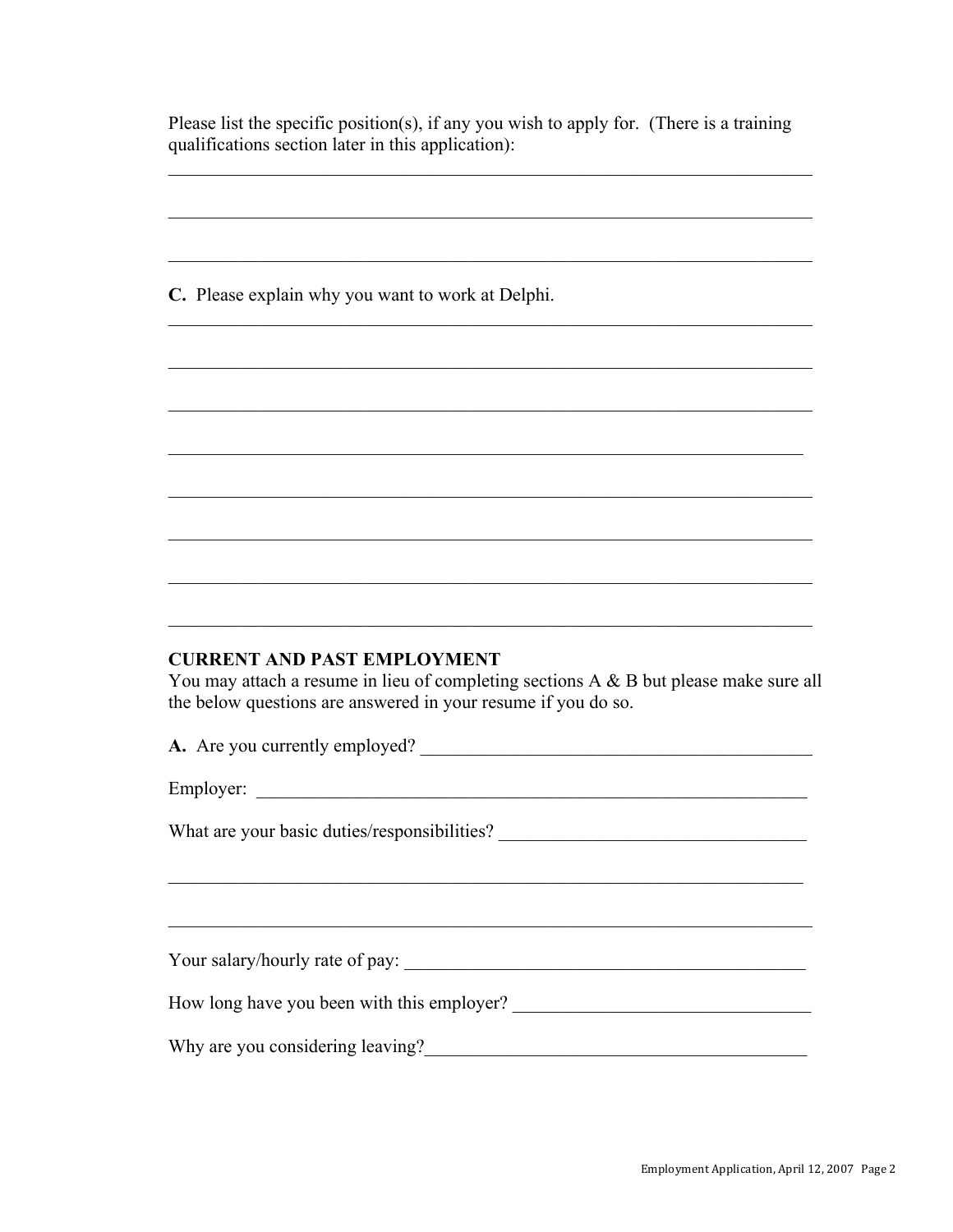| May we contact your employer for a reference? $\Box$ If yes, please complete the contact |  |
|------------------------------------------------------------------------------------------|--|
| information under "References" below. If no, please explain.                             |  |

 $\mathcal{L}_\mathcal{L} = \mathcal{L}_\mathcal{L} = \mathcal{L}_\mathcal{L} = \mathcal{L}_\mathcal{L} = \mathcal{L}_\mathcal{L} = \mathcal{L}_\mathcal{L} = \mathcal{L}_\mathcal{L} = \mathcal{L}_\mathcal{L} = \mathcal{L}_\mathcal{L} = \mathcal{L}_\mathcal{L} = \mathcal{L}_\mathcal{L} = \mathcal{L}_\mathcal{L} = \mathcal{L}_\mathcal{L} = \mathcal{L}_\mathcal{L} = \mathcal{L}_\mathcal{L} = \mathcal{L}_\mathcal{L} = \mathcal{L}_\mathcal{L}$ 

 $\mathcal{L}_\mathcal{L} = \{ \mathcal{L}_\mathcal{L} = \{ \mathcal{L}_\mathcal{L} = \{ \mathcal{L}_\mathcal{L} = \{ \mathcal{L}_\mathcal{L} = \{ \mathcal{L}_\mathcal{L} = \{ \mathcal{L}_\mathcal{L} = \{ \mathcal{L}_\mathcal{L} = \{ \mathcal{L}_\mathcal{L} = \{ \mathcal{L}_\mathcal{L} = \{ \mathcal{L}_\mathcal{L} = \{ \mathcal{L}_\mathcal{L} = \{ \mathcal{L}_\mathcal{L} = \{ \mathcal{L}_\mathcal{L} = \{ \mathcal{L}_\mathcal{$ 

 $\mathcal{L}_\mathcal{L} = \{ \mathcal{L}_\mathcal{L} = \{ \mathcal{L}_\mathcal{L} = \{ \mathcal{L}_\mathcal{L} = \{ \mathcal{L}_\mathcal{L} = \{ \mathcal{L}_\mathcal{L} = \{ \mathcal{L}_\mathcal{L} = \{ \mathcal{L}_\mathcal{L} = \{ \mathcal{L}_\mathcal{L} = \{ \mathcal{L}_\mathcal{L} = \{ \mathcal{L}_\mathcal{L} = \{ \mathcal{L}_\mathcal{L} = \{ \mathcal{L}_\mathcal{L} = \{ \mathcal{L}_\mathcal{L} = \{ \mathcal{L}_\mathcal{$ 

 $\mathcal{L}_\mathcal{L} = \{ \mathcal{L}_\mathcal{L} = \{ \mathcal{L}_\mathcal{L} = \{ \mathcal{L}_\mathcal{L} = \{ \mathcal{L}_\mathcal{L} = \{ \mathcal{L}_\mathcal{L} = \{ \mathcal{L}_\mathcal{L} = \{ \mathcal{L}_\mathcal{L} = \{ \mathcal{L}_\mathcal{L} = \{ \mathcal{L}_\mathcal{L} = \{ \mathcal{L}_\mathcal{L} = \{ \mathcal{L}_\mathcal{L} = \{ \mathcal{L}_\mathcal{L} = \{ \mathcal{L}_\mathcal{L} = \{ \mathcal{L}_\mathcal{$ 

**B.** List your previous three employers, working back from your current job:

1. Name, address and telephone number of employer: \_\_\_\_\_\_\_\_\_\_\_\_\_\_\_\_\_\_\_\_\_\_\_\_\_\_\_\_\_

Your position/duties:

Your salary/hourly rate of pay: \_\_\_\_\_\_\_\_\_\_\_\_\_\_\_\_\_\_\_\_\_\_\_\_\_\_\_\_\_\_\_\_\_\_\_\_\_\_\_\_\_\_\_

Your supervisor's name: \_\_\_\_\_\_\_\_\_\_\_\_\_\_\_\_\_\_\_\_\_\_\_\_\_\_\_\_\_\_\_\_\_\_\_\_\_\_\_\_\_\_\_\_\_\_\_\_

Reason for leaving: \_\_\_\_\_\_\_\_\_\_\_\_\_\_\_\_\_\_\_\_\_\_\_\_\_\_\_\_\_\_\_\_\_\_\_\_\_\_\_\_\_\_\_\_\_\_\_\_\_\_\_\_

May we contact this employer for a reference  $\Box$  Yes  $\Box$  No

2. Name, address and telephone number of employer: \_\_\_\_\_\_\_\_\_\_\_\_\_\_\_\_\_\_\_\_\_\_\_\_\_\_\_\_\_

Your position/duties: \_\_\_\_\_\_\_\_\_\_\_\_\_\_\_\_\_\_\_\_\_\_\_\_\_\_\_\_\_\_\_\_\_\_\_\_\_\_\_\_\_\_\_\_\_\_\_\_\_\_\_

Your salary/hourly rate of pay: \_\_\_\_\_\_\_\_\_\_\_\_\_\_\_\_\_\_\_\_\_\_\_\_\_\_\_\_\_\_\_\_\_\_\_\_\_\_\_\_\_\_\_

Your supervisor's name: \_\_\_\_\_\_\_\_\_\_\_\_\_\_\_\_\_\_\_\_\_\_\_\_\_\_\_\_\_\_\_\_\_\_\_\_\_\_\_\_\_\_\_\_\_\_\_\_

Reason for leaving:

May we contact this employer for a reference:  $\Box$  Yes  $\Box$  No

3. Name, address and telephone number of employer:

 $\mathcal{L}_\mathcal{L} = \{ \mathcal{L}_\mathcal{L} = \{ \mathcal{L}_\mathcal{L} = \{ \mathcal{L}_\mathcal{L} = \{ \mathcal{L}_\mathcal{L} = \{ \mathcal{L}_\mathcal{L} = \{ \mathcal{L}_\mathcal{L} = \{ \mathcal{L}_\mathcal{L} = \{ \mathcal{L}_\mathcal{L} = \{ \mathcal{L}_\mathcal{L} = \{ \mathcal{L}_\mathcal{L} = \{ \mathcal{L}_\mathcal{L} = \{ \mathcal{L}_\mathcal{L} = \{ \mathcal{L}_\mathcal{L} = \{ \mathcal{L}_\mathcal{$ 

 $\mathcal{L}_\text{max} = \mathcal{L}_\text{max} = \mathcal{L}_\text{max} = \mathcal{L}_\text{max} = \mathcal{L}_\text{max} = \mathcal{L}_\text{max} = \mathcal{L}_\text{max} = \mathcal{L}_\text{max} = \mathcal{L}_\text{max} = \mathcal{L}_\text{max} = \mathcal{L}_\text{max} = \mathcal{L}_\text{max} = \mathcal{L}_\text{max} = \mathcal{L}_\text{max} = \mathcal{L}_\text{max} = \mathcal{L}_\text{max} = \mathcal{L}_\text{max} = \mathcal{L}_\text{max} = \mathcal{$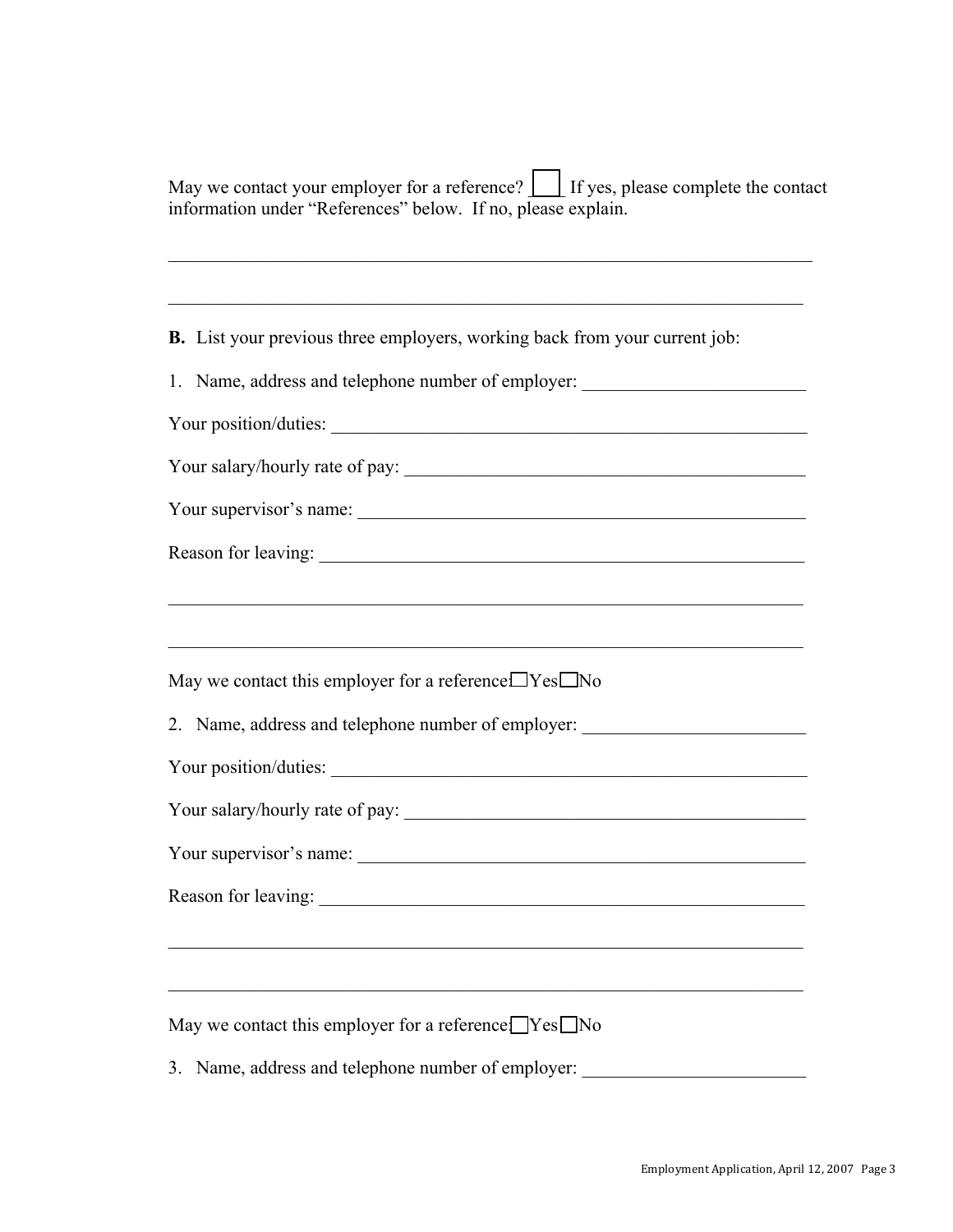| Your supervisor's name:                                                                                                                  |  |  |  |  |
|------------------------------------------------------------------------------------------------------------------------------------------|--|--|--|--|
|                                                                                                                                          |  |  |  |  |
|                                                                                                                                          |  |  |  |  |
|                                                                                                                                          |  |  |  |  |
| May we contact this employer for a reference $\Box$ Yes $\Box$ No                                                                        |  |  |  |  |
| C. Please explain any gap in the employment history above:                                                                               |  |  |  |  |
|                                                                                                                                          |  |  |  |  |
|                                                                                                                                          |  |  |  |  |
| <b>D.</b> Have you ever applied for employment at a Delphi Academy or the Delphian School<br>before?<br>□Yes□No. If so, where? When?     |  |  |  |  |
|                                                                                                                                          |  |  |  |  |
| E. Have you obtained any special skills or abilities as the result of service in the military?<br>$\Box$ Yes $\Box$ No. If so, describe: |  |  |  |  |
|                                                                                                                                          |  |  |  |  |
| <b>TRAINING AND QUALIFICATIONS</b>                                                                                                       |  |  |  |  |
| A. HIGH SCHOOL:                                                                                                                          |  |  |  |  |
|                                                                                                                                          |  |  |  |  |
| If you did not earn a high school diploma, do you have an equivalency?                                                                   |  |  |  |  |
| <b>B. COLLEGE/UNIVERSITY:</b>                                                                                                            |  |  |  |  |
| Number of years completed: _____ Degree/diploma/certificate earned ________                                                              |  |  |  |  |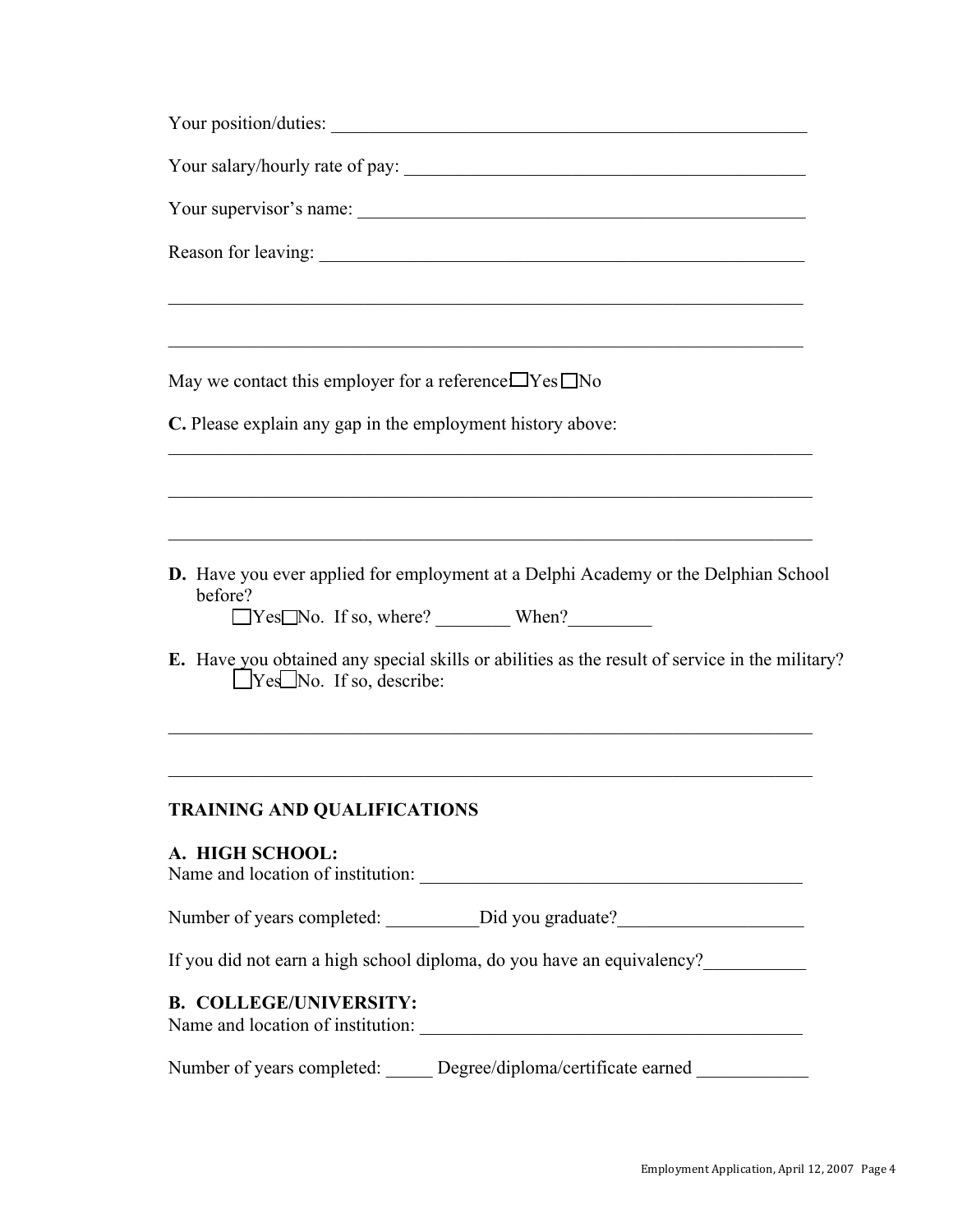Subjects studied:

## **C. TRADE, VOCATIONAL, BUSINESS OR CORRESPONDENCE SCHOOL:**

Name and location of institution: \_\_\_\_\_\_\_\_\_\_\_\_\_\_\_\_\_\_\_\_\_\_\_\_\_\_\_\_\_\_\_\_\_\_\_\_\_\_\_\_\_\_\_\_\_\_\_\_\_\_\_\_

Number of years completed: Degree/diploma/certificate earned

Subjects studied:

### **D. OTHER:**

Any familiarity with or training in the study, ethics and/or administration tools of L. Ron Hubbard that are employed by the school? Please note when and where and in the case of training, what:

 $\_$  , and the contribution of the contribution of the contribution of the contribution of  $\mathcal{L}_\text{max}$ 

 $\mathcal{L}_\mathcal{L} = \{ \mathcal{L}_\mathcal{L} = \{ \mathcal{L}_\mathcal{L} = \{ \mathcal{L}_\mathcal{L} = \{ \mathcal{L}_\mathcal{L} = \{ \mathcal{L}_\mathcal{L} = \{ \mathcal{L}_\mathcal{L} = \{ \mathcal{L}_\mathcal{L} = \{ \mathcal{L}_\mathcal{L} = \{ \mathcal{L}_\mathcal{L} = \{ \mathcal{L}_\mathcal{L} = \{ \mathcal{L}_\mathcal{L} = \{ \mathcal{L}_\mathcal{L} = \{ \mathcal{L}_\mathcal{L} = \{ \mathcal{L}_\mathcal{$ 

 $\_$  , and the contribution of the contribution of the contribution of the contribution of  $\mathcal{L}_\text{max}$ 

Delphi offers extracurricular classes to students. <u>Do you have any specialized hobbies</u>, skills, abilities, etc., in sports, arts or technology? | |Yes | |No If so, describe:

 $\_$  , and the contribution of the contribution of the contribution of the contribution of  $\mathcal{L}_\text{max}$ 

 $\mathcal{L}_\mathcal{L} = \{ \mathcal{L}_\mathcal{L} = \{ \mathcal{L}_\mathcal{L} = \{ \mathcal{L}_\mathcal{L} = \{ \mathcal{L}_\mathcal{L} = \{ \mathcal{L}_\mathcal{L} = \{ \mathcal{L}_\mathcal{L} = \{ \mathcal{L}_\mathcal{L} = \{ \mathcal{L}_\mathcal{L} = \{ \mathcal{L}_\mathcal{L} = \{ \mathcal{L}_\mathcal{L} = \{ \mathcal{L}_\mathcal{L} = \{ \mathcal{L}_\mathcal{L} = \{ \mathcal{L}_\mathcal{L} = \{ \mathcal{L}_\mathcal{$ 

\_\_\_\_\_\_\_\_\_\_\_\_\_\_\_\_\_\_\_\_\_\_\_\_\_\_\_\_\_\_\_\_\_\_\_\_\_\_\_\_\_\_\_\_\_\_\_\_\_\_\_\_\_\_\_\_\_\_\_\_\_\_\_\_\_\_\_\_\_\_\_\_\_\_\_\_\_\_\_\_\_\_\_\_\_\_\_\_\_\_\_\_\_\_\_\_\_\_\_\_\_\_\_\_\_\_\_\_

 $\_$  , and the contribution of the contribution of the contribution of the contribution of  $\mathcal{L}_\text{max}$ 

 $\_$  , and the contribution of the contribution of the contribution of the contribution of  $\mathcal{L}_\text{max}$ 

Any other background, training, skills, knowledge or experience that should be considered? If so, please provide details.

### **BACKGROUND**

**A.** Are you 18 years or older?

**B.** Are you able to document your U.S. citizenship or prove your legal right to live and be employed in the U.S.?

**C.** Do you have a driver's license? If so, what state?

**D.** Delphi conducts criminal background checks on all employees.

a) Have you been convicted at any time of a felony or misdemeanor?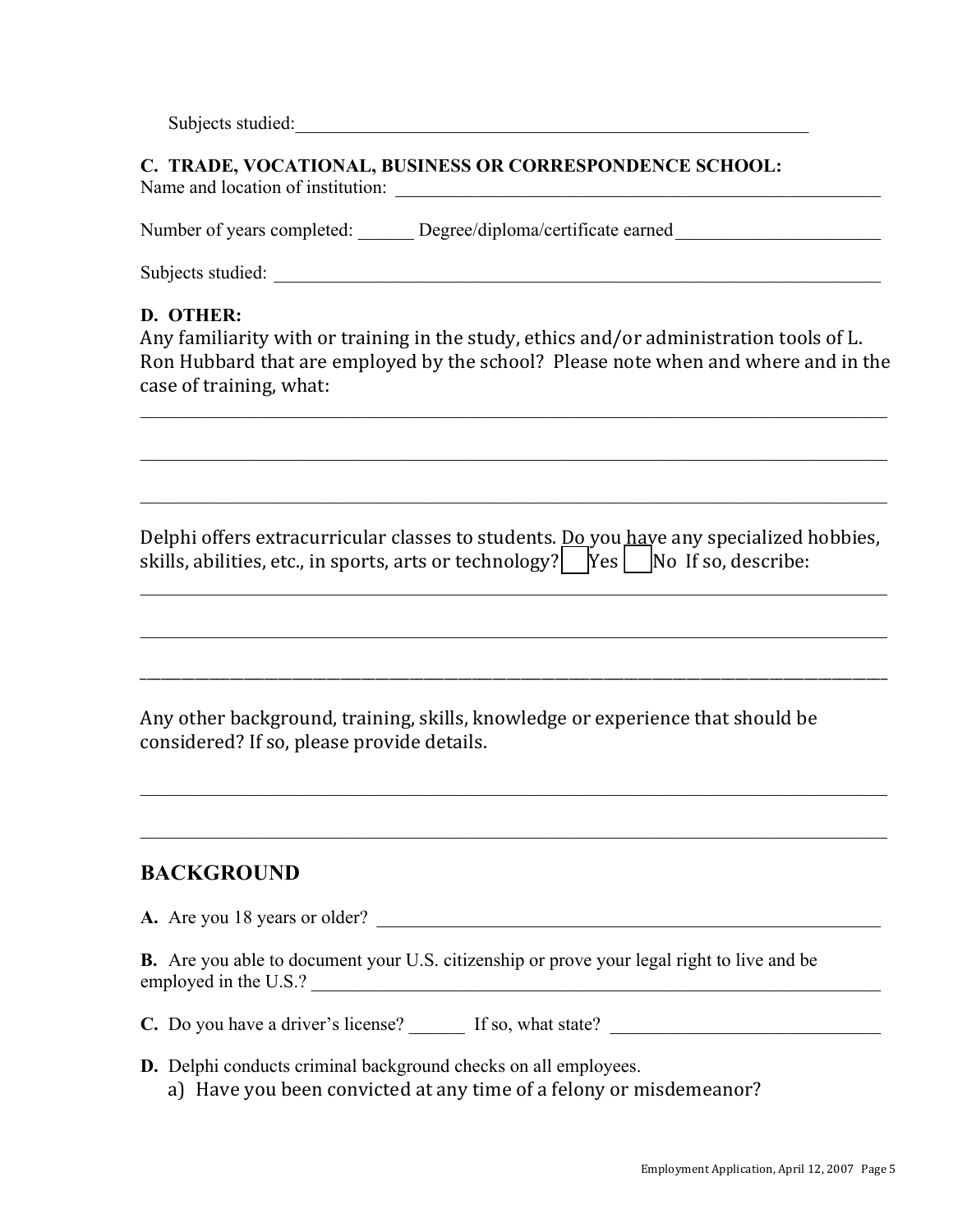| $\Box$ Yes No                                                     |
|-------------------------------------------------------------------|
| b) Have you been charged or convicted at any time of child abuse? |
| $\sqrt{\frac{1}{1-\epsilon}}$ No                                  |
| c) Have you been charged or convicted at any time of assault?     |

If yes to any of the above, specify the crime(s), the date and location of the conviction and the current status of the case. (Please include any pending charges.)

 $\_$  , and the contribution of the contribution of the contribution of the contribution of  $\mathcal{L}_\text{max}$ 

 $\_$  , and the contribution of the contribution of the contribution of the contribution of  $\mathcal{L}_\text{max}$ 

\_\_\_\_\_\_\_\_\_\_\_\_\_\_\_\_\_\_\_\_\_\_\_\_\_\_\_\_\_\_\_\_\_\_\_\_\_\_\_\_\_\_\_\_\_\_\_\_\_\_\_\_\_\_\_\_\_\_\_\_\_\_\_\_\_\_\_\_\_\_\_\_\_\_\_\_\_\_\_\_\_\_\_\_\_\_\_\_\_\_\_\_\_\_\_\_\_\_\_\_\_\_\_\_\_\_\_\_\_

 $\_$  , and the contribution of the contribution of the contribution of the contribution of  $\mathcal{L}_\text{max}$ 

 $\_$  , and the contribution of the contribution of the contribution of the contribution of  $\mathcal{L}_\text{max}$ 

 $\_$  , and the contribution of the contribution of the contribution of the contribution of  $\mathcal{L}_\text{max}$ 

Note: A conviction will not automatically bar employment. The nature of the offense, the date of the offense, the surrounding circumstances and the relevance of the offense to the position(s) applied for may, however, be considered.

### **REFERENCES**

Please name three people not related to you who can supply first-hand information of your work skills and performance in recent years.

1. Name:

 $\mathcal{L}_\mathcal{L} = \{ \mathcal{L}_\mathcal{L} = \{ \mathcal{L}_\mathcal{L} = \{ \mathcal{L}_\mathcal{L} = \{ \mathcal{L}_\mathcal{L} = \{ \mathcal{L}_\mathcal{L} = \{ \mathcal{L}_\mathcal{L} = \{ \mathcal{L}_\mathcal{L} = \{ \mathcal{L}_\mathcal{L} = \{ \mathcal{L}_\mathcal{L} = \{ \mathcal{L}_\mathcal{L} = \{ \mathcal{L}_\mathcal{L} = \{ \mathcal{L}_\mathcal{L} = \{ \mathcal{L}_\mathcal{L} = \{ \mathcal{L}_\mathcal{$ 

 $\_$  , and the contribution of the contribution of the contribution of the contribution of  $\mathcal{L}_\text{max}$ 

 $\mathcal{L}_\mathcal{L} = \{ \mathcal{L}_\mathcal{L} = \{ \mathcal{L}_\mathcal{L} = \{ \mathcal{L}_\mathcal{L} = \{ \mathcal{L}_\mathcal{L} = \{ \mathcal{L}_\mathcal{L} = \{ \mathcal{L}_\mathcal{L} = \{ \mathcal{L}_\mathcal{L} = \{ \mathcal{L}_\mathcal{L} = \{ \mathcal{L}_\mathcal{L} = \{ \mathcal{L}_\mathcal{L} = \{ \mathcal{L}_\mathcal{L} = \{ \mathcal{L}_\mathcal{L} = \{ \mathcal{L}_\mathcal{L} = \{ \mathcal{L}_\mathcal{$ 

Business and occupation: \_\_\_\_\_\_\_\_\_\_\_\_\_\_\_\_\_\_\_\_\_\_\_\_\_\_\_\_\_\_\_\_\_\_\_\_\_\_\_\_\_\_\_\_\_\_\_\_\_\_\_\_\_\_\_\_\_\_

| Yes| No

Best way to contact him/her (phone number, e-mail, address):

How does he/she know you?

How long has he/she known you?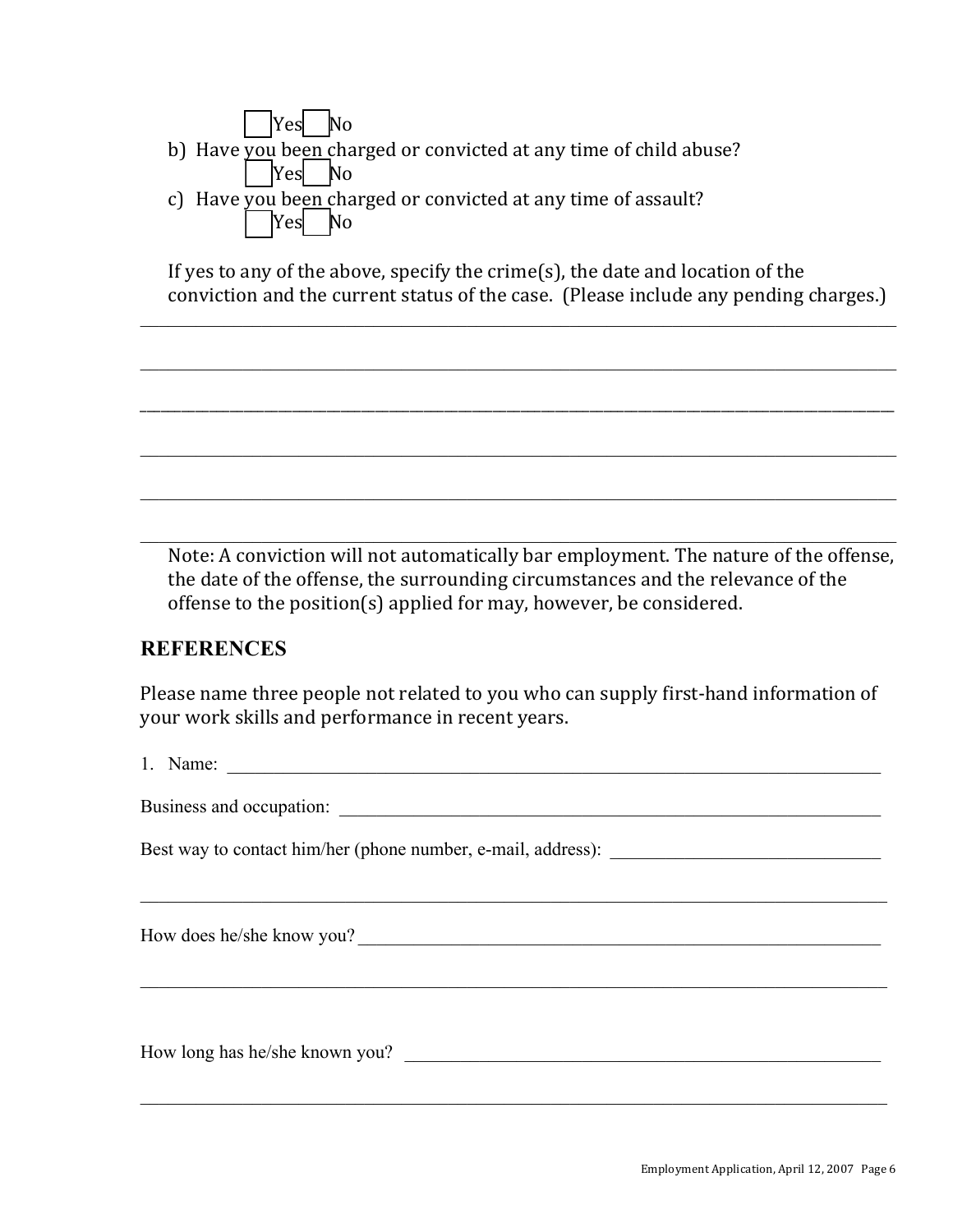| 2. Name: $\overline{\phantom{a}}$                                                                                    |
|----------------------------------------------------------------------------------------------------------------------|
|                                                                                                                      |
|                                                                                                                      |
|                                                                                                                      |
| How does he/she know you?                                                                                            |
|                                                                                                                      |
| How long has he/she known you?                                                                                       |
| <u> 1999 - Jan James James James James James James James James James James James James James James James James J</u> |
|                                                                                                                      |
|                                                                                                                      |
| Best way to contact him/her (phone number, e-mail, address): ____________________                                    |
| <u> 1989 - Johann John Harry Harry Harry Harry Harry Harry Harry Harry Harry Harry Harry Harry Harry Harry Harry</u> |
| How does he/she know you?                                                                                            |
| <u> 1989 - Andrea Stadt Brandenburg, amerikan berkenal (h. 1989).</u>                                                |
| How long has he/she known you?                                                                                       |
|                                                                                                                      |

# **AUTHORIZATION**

In this document, "Delphi" refers to [Delphi Academy of Boston/the Delphian School/Delphi Schools, Inc.]

\_\_\_\_\_\_ 1. I acknowledge and understand that Delphi is a non-sectarian school. I also acknowledge and understand that Delphi utilizes in a secular manner the administrative and educational technologies developed by American educator and philosopher L. Ron Hubbard.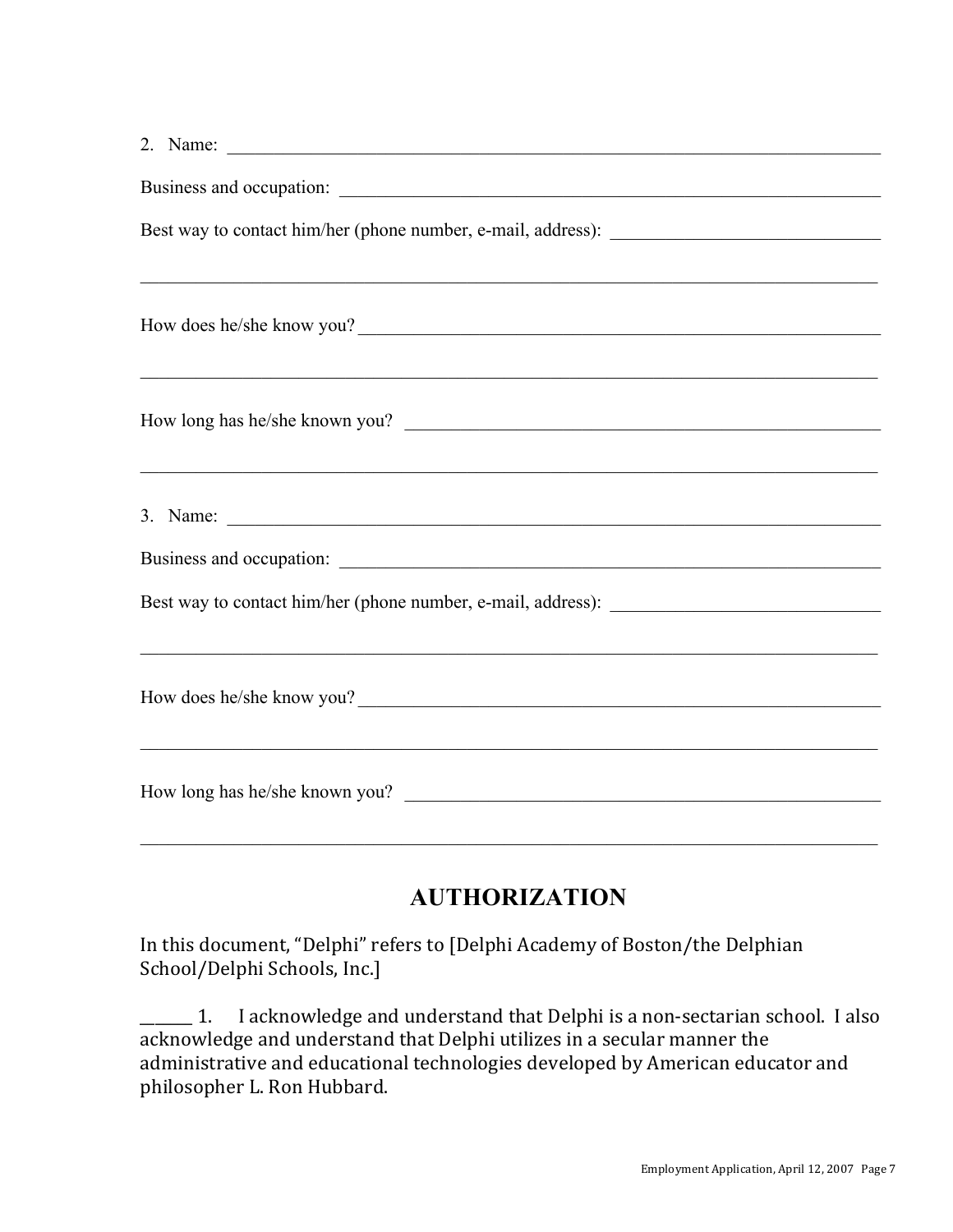2. I acknowledge and attest that I have completed this application for employment personally and that all the answers supplied in this application are complete and accurate. I also acknowledge and attest that I have not intentionally omitted or failed to disclose any data that may reduce my prospects for employment with Delphi.

3. I authorize Delphi to research and investigate, through the references I have supplied and any other lawful channel, my employment history, criminal offender information, driving record, education, skills, and any other matter related to my qualifications for the position applied for. I hereby release Delphi, all my past employers, all my past educational institutions and all other individuals, corporations, partnerships and organizations from any and all claims, demands, suits and/or liabilities arising from or in any way related to such research, investigation and/or disclosure.

\_\_\_\_\_\_\_!4. I!acknowledge!and!agree!that!in!order!to!enable!Delphi!to!determine! whether I possess the skills and other personal qualities necessary to qualify for the position I am applying for, Delphi may engage in a testing and interview process. The tests may include but not be limited to those that measure intelligence, aptitude and personality traits required to meet the requirements of the position, including but not limited to meeting Delphi's standards for performance, interpersonal relations and competence on the job. Accordingly, I hereby release the Delphian School, Delphi Academy and any and all Delphian School and Delphi Academy employees, representatives, associated testing services and any and all other individuals, corporations, partnerships and organizations from any and all claims, demands, suits and/or liabilities—including but not limited to claims based on any state or federal rights of privacy—arising from or in any way related to such testing and interview processes.

1. Election 2. I acknowledge and agree that nothing in this application and nothing in communications between me and Delphi representatives or associates during the application, interview and/or testing process is intended to create an offer of employment or a contract of employment between myself and Delphi. I further acknowledge and agree that if hired by Delphi, nothing in this application and nothing in communications between me and Delphi representatives or associates during the application, interview and/or testing process and nothing in my employment is intended to create or should be construed to create anything other than employment for no definite or determinable period and employment that may be terminated by either me or Delphi at any time, for any reason or no reason at all and without prior notice. I further acknowledge and agree that no promises or representations contrary